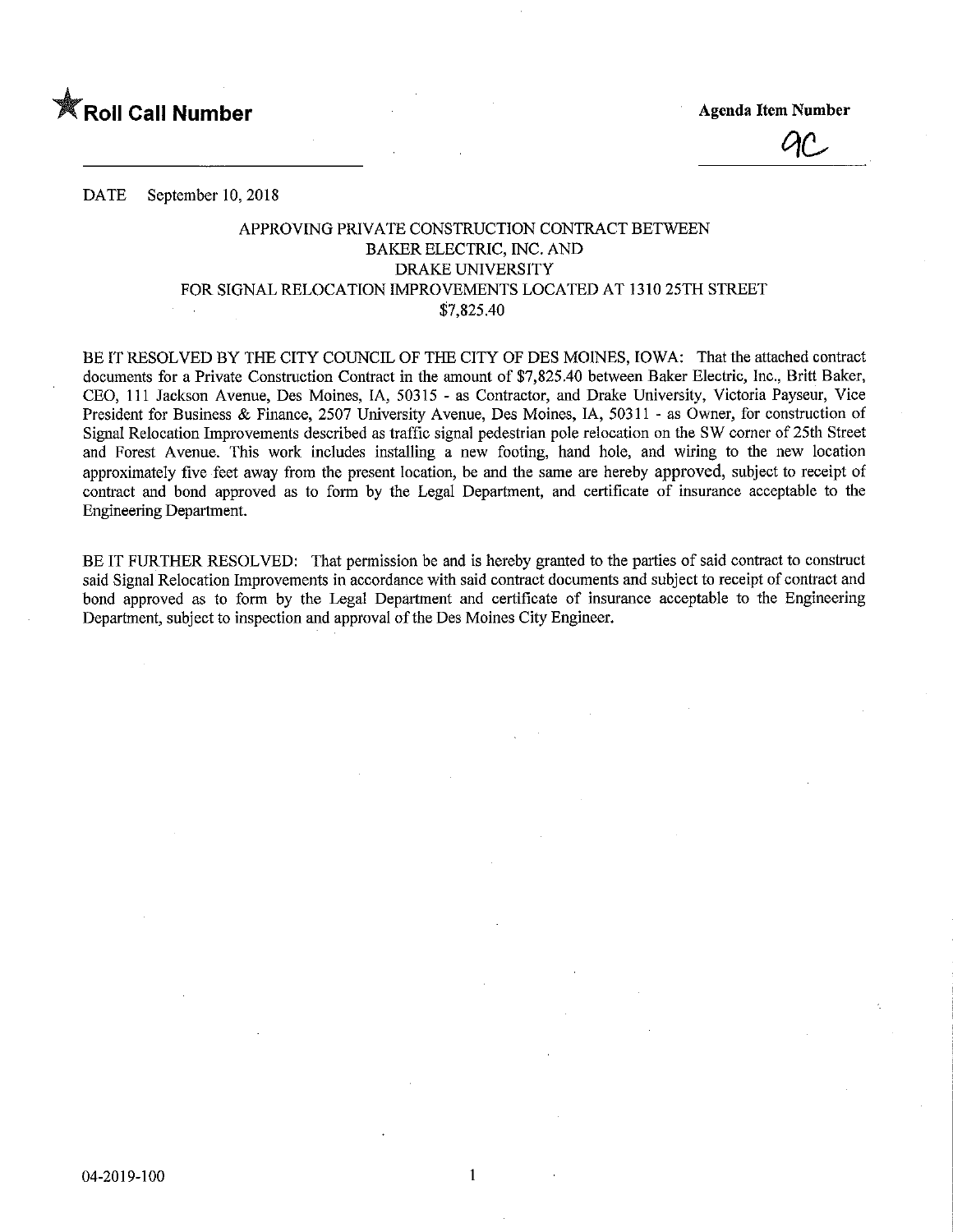## **The Soli Call Number Agents Contained Agents Agents Agents Agents Agents Agents Agents Agents Agents Agents Agents Agents Agents Agents Agents Agents Agents Agents Agents Agents Agents Agents Agents Agents Agents Agents A**



City Clerk

DATE September 10, 2018

Activity ID: 04-2019-100

Moved by to adopt.

FORM APPROVED:

Kathleen Vanderpool Deputy City Attorney

 $\mathcal{P}^{\text{Fun}}$ Funding Source: All project costs are to be paid by the Owner(s), Drake University

| <b>COUNCIL ACTION</b> | <b>YEAS</b> | <b>NAYS</b> | <b>PASS</b> | <b>ABSENT</b>   | I, Diane Rauh, City Clerk of said City Council, hereby<br>certify that at a meeting of the City Council, held on the<br>above date, among other proceedings the above was<br>adopted. |  |  |
|-----------------------|-------------|-------------|-------------|-----------------|---------------------------------------------------------------------------------------------------------------------------------------------------------------------------------------|--|--|
| <b>COWNIE</b>         |             |             |             |                 |                                                                                                                                                                                       |  |  |
| <b>BOESEN</b>         |             |             |             |                 |                                                                                                                                                                                       |  |  |
| <b>COLEMAN</b>        |             |             |             |                 |                                                                                                                                                                                       |  |  |
| <b>GATTO</b>          |             |             |             |                 |                                                                                                                                                                                       |  |  |
| <b>GRAY</b>           |             |             |             |                 | IN WITNESS WHEREOF, I have hereunto set my hand                                                                                                                                       |  |  |
| <b>MANDELBAUM</b>     |             |             |             |                 | and affixed my seal the day and year first above written.                                                                                                                             |  |  |
| WESTERGAARD           |             |             |             |                 |                                                                                                                                                                                       |  |  |
| <b>TOTAL</b>          |             |             |             |                 |                                                                                                                                                                                       |  |  |
| <b>MOTION CARRIED</b> |             |             |             | <b>APPROVED</b> |                                                                                                                                                                                       |  |  |
|                       |             |             |             |                 |                                                                                                                                                                                       |  |  |
|                       |             |             |             | Mayor           |                                                                                                                                                                                       |  |  |
|                       |             |             |             |                 |                                                                                                                                                                                       |  |  |

 $\overline{2}$